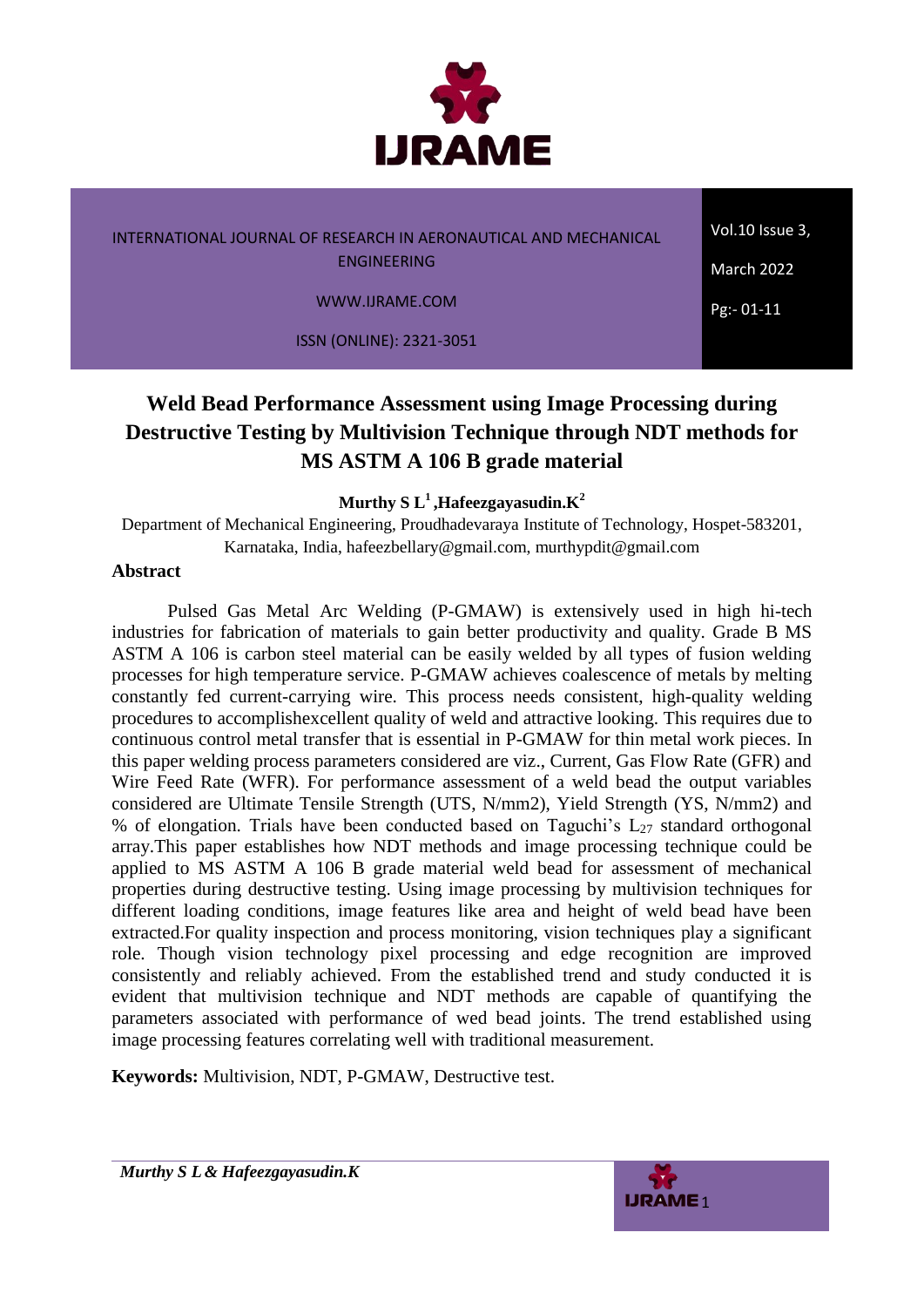

Vol.10 Issue 3, March 2022

Pg:- 01-11

WWW.IJRAME.COM

ISSN (ONLINE): 2321-3051

#### **1. Introduction**

Pulsed Gas Metal Arc Welding (P-GMAW) is a leadingfabrication process in advanced and High technology manufacturing industries. The current is periodically modulated between a relatively low base current and high peak current, in pulse current gas metal arc welding process. With precise control of arc dynamics, P-GMAW can be used fora high deposition rate, a fast-follow process and fast-fill process at high travel speeds. A variation of the spray transfer mode, pulse-spray is based on the principles of spray transfer but uses a pulsing current to melt the filler wire and allow one small molten droplet to fall with each pulse. The pulses allow the average current to be lower, decreasing the overall heat input and thereby decreasing the size of the weld pool and heat-affected zone while making it possible to weld thin work pieces.P-GMAW introduces additional parameters such as pulse duration (Tp), pulse frequency (f), peak current (Ip), background current (Ib) and background time (Tb) shown in Fig. 1. The appropriate selection of pulse parameters provides required droplet velocity and control over weld pool to achieve desired geometrical characteristics of weld joint. To increase the productivity and lower the cost in today's welding inspection. Weld beads are usually subjected to destructive tests such as tensile, toughness, bend and test hardness for assessing the suitability of weldjoint for a particular application. It is highly desirable to increase the accuracy of automatic weld defect detection in X radiography fornon-destructive testing and evaluation.



**Fig.1. Pulsed current waveform**

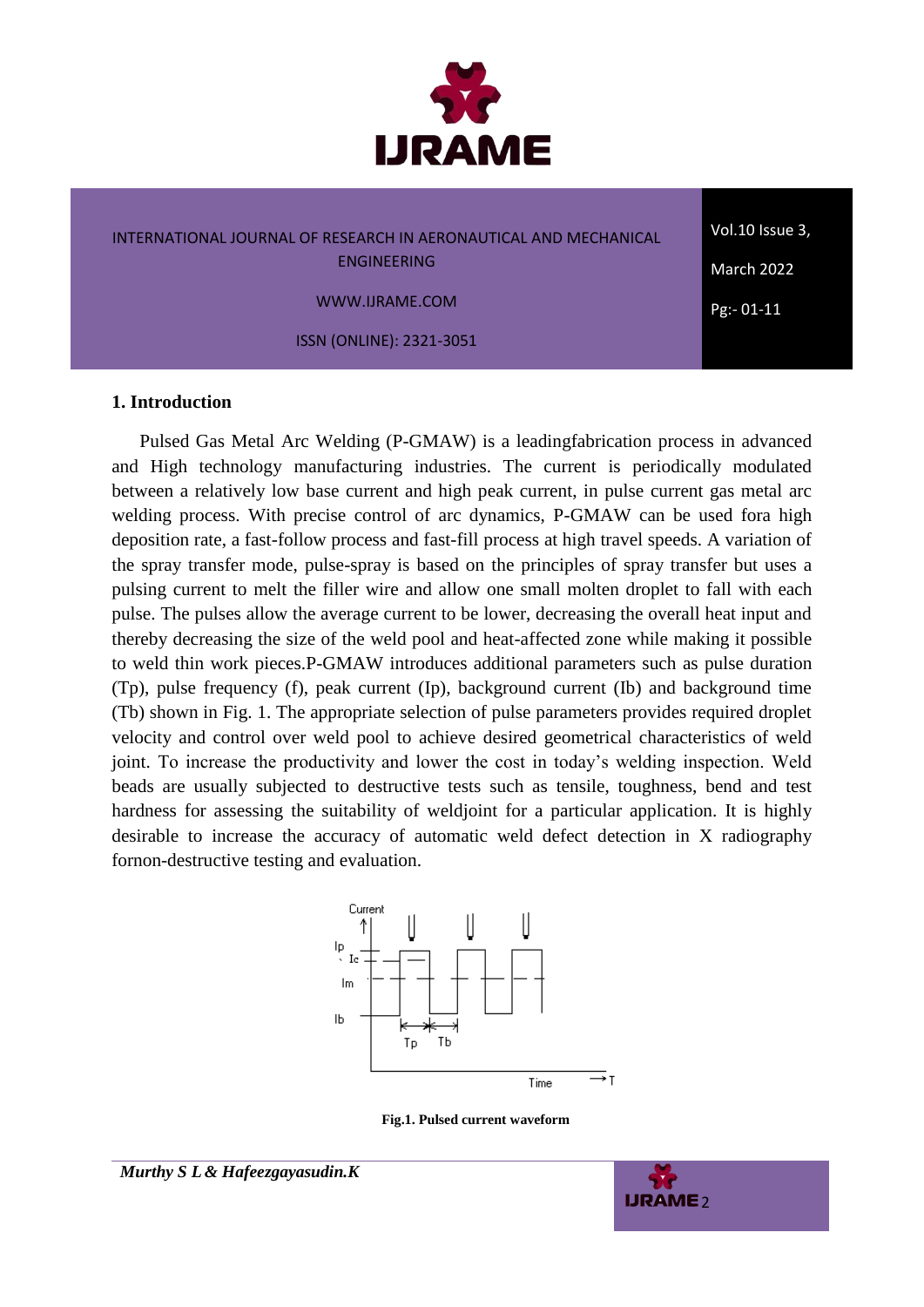

Vol.10 Issue 3,

WWW.IJRAME.COM

ISSN (ONLINE): 2321-3051

 $Pg: -01-11$ 

March 2022

Some of the research work has proposed a machine vision method for weld defect segmentation using the Least Probability Weighted Background Group (LPWBG), an improved version of Otsu's method. The least non-zero probability value of gray-levels of the whole image has been considered as a weighted parameter of the background group of Otsu's within-class criterion. They determined that the resulting threshold value will always lie at the left bottom side of the unimodal distribution, especially when the defects are smaller than the background area. The results reveal that the proposed method provides satisfactory segmentation results over the others [1]. Some researchers have discussed the application of computer vision technology for real-time seam tracking in robotic Gas Tungsten Arc Welding (GTAW) and Gas Metal Arc Welding (GMAW).The key aspect in using vision techniques to track welding seams is to acquire clear real-time weld images and to process them accurately. This is directly related to the precision of seam tracking. By analyzing the features of weld images, a new and improved edge detection algorithm was proposed to detect the edges in weld images for more accurately extract the seam and pool characteristic parameters. The image processing precision was verified through the experiments. Results showed that the precision of this vision based tracking technology can be controlled to be within  $\pm 0.17$  mm and  $\pm 0.3$  mm in robotic GTAW and GMAW respectively [2]. Investigation has made on the cryogenic tensile properties and fracture behavior of FSW and post-weld heat-treated joints of 32Mn-7Cr-1Mo-0.3N steel. Cryogenic brittle fracture, which occurred in the as-welded joint, is related to the residual particles that contain tungsten in the joint band structure. Postweld water toughening resulted in the cryogenic intergranular brittleness of the joint, which is related to the non-equilibrium segregation of solute atoms during the post-weld water toughening. Annealing at  $550\text{°C}$  for 30 min can effectively inhibit the cryogenic intergranular brittleness of the post-weld water-toughened joint. The YS, UTSand uniform elongation of the annealed joint are approximately 95%, 87%, and 94% of the corresponding data of the base metal [3]. To identify and classify different kinds of surface defects generally encountered during the FSW using Universal Testing Machine (UTM) according to ASTM Standards. Image processing method is used to perform processing process using digital image processing techniques. The defects on the surface of the weld are identified using image pyramid and image reconstruction algorithms. Further, using these algorithms the defects can be classified into voids, grooves, cracks, key-hole and flash with the help of unique features of each kind of defect. Vertical intensity plot and the area plot of the defect blobs are represented for the proper localization and analysis of severity of defects [4]. Some of the researchers have tested the welded sample of SS304L by various NDT techniques such

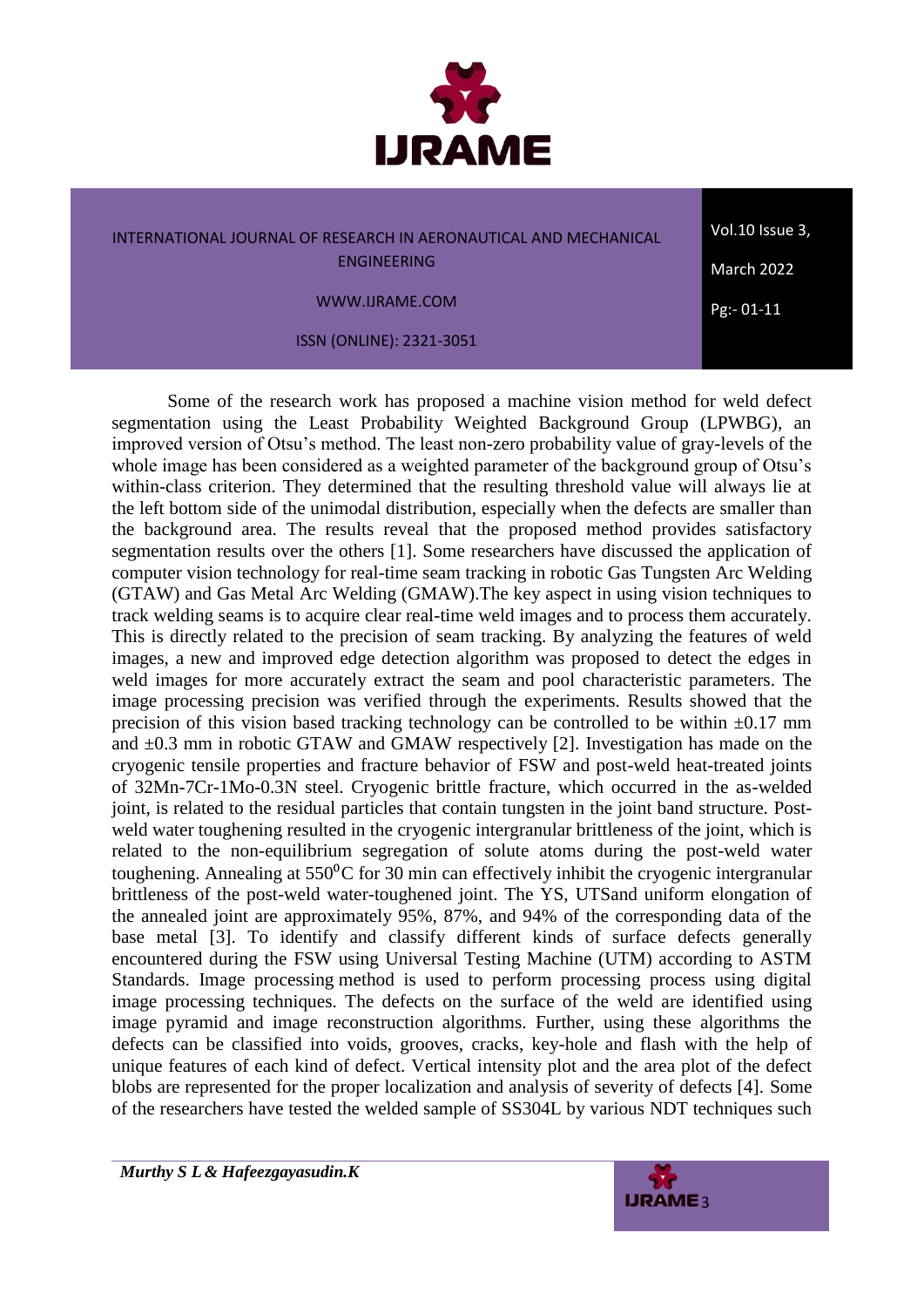

Vol.10 Issue 3, March 2022

 $Pg: -01-11$ 

WWW.IJRAME.COM

ISSN (ONLINE): 2321-3051

as magnetic particle inspection, liquid penetrate test and ultrasonic flaw detection. In ultrasonic testing, two discontinuities were detected. In the liquid penetrant test, no surface defects were found. In magnetic particle inspection, linear surface defects were found. The results show that liquid penetrant testing is more sensitive in detection of surface defect and magnetic inspection is sensitive in sub surface defects. Finally ultrasonic method is more sensitive in detection of internal defects [5].In the present study high resolution digital camera is used to capture the images while conducting the destructive test for the welded specimens by operations on an image, in order to get an enhanced image to extract some useful information from it.

## **2. Selection of work material**, **EdgePreparationandExperimental work**

The present study has been carried out with MS ASTM A 106 B grade pipe material for high-temperature service having excellent weld ability by all standard fusion welding methods, with filler metals The .material finds its applications most in refineries and plants where gasses or fluids are transported at high temperatures and pressures. The chemical composition of the material is shown in Table.1.

| $\vert$ Mn $\vert$ P $\vert$ S $\vert$ Si $\vert$ Cr $\vert$ Cu $\vert$ Mo $\vert$ Ni      |  |  |  |  |
|--------------------------------------------------------------------------------------------|--|--|--|--|
| $0.30$   $0.27$ -   $0.35$   $0.035$   $0.01$   $0.40$   $0.40$   $0.15$   $0.04$   $0.08$ |  |  |  |  |
| 0.93                                                                                       |  |  |  |  |

| Table.1. Chemical composition of MS ASTM A 106 material. |
|----------------------------------------------------------|
|----------------------------------------------------------|

Experiments were conducted using Pulsed Current Lorch welding machine by DC electrode positive power supply. Test pieces of size outer diameter of 22 mm, inner diameter of 19 and thickness of 3mm having length 300 mm were cut in to length of each 150 mm. Initially an edge preparation is made of 45° degree shown in Fig. 2 and tack welded. Copper coated mild steel electrode of 1.2 mm diameter was used for welding. Argon (85%) and CO2 (15%) gas mixture were used for shielding. Welding speed 5 rpm has been kept constant for all trials. By varying the initial parameters, single pass welding was performed on work material. The trials were conducted based on Taguchi's  $L_{27}$  orthogonal array. The pipe

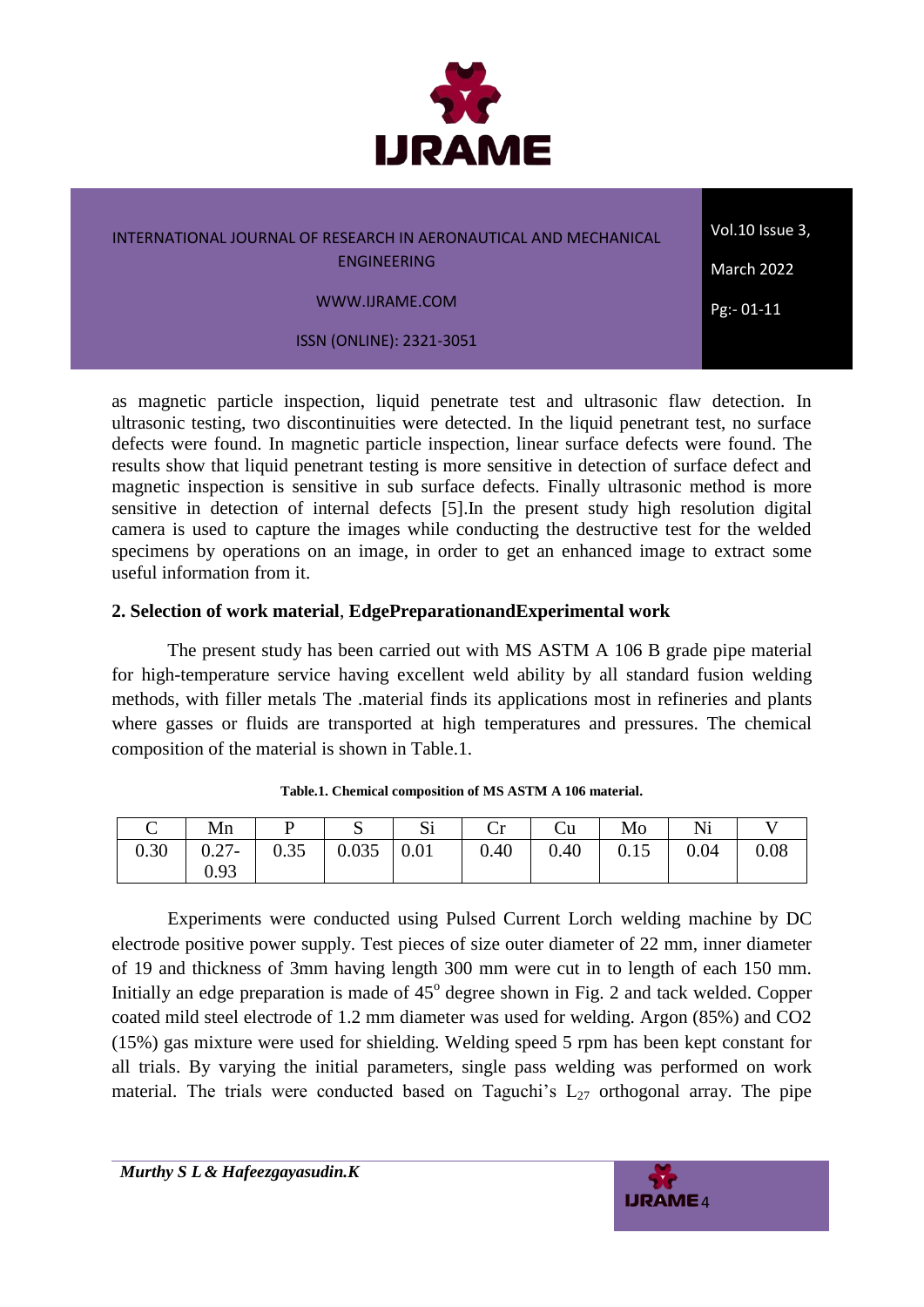

| INTERNATIONAL JOURNAL OF RESEARCH IN AERONAUTICAL AND MECHANICAL | Vol.10 Issue 3,   |
|------------------------------------------------------------------|-------------------|
| ENGINEERING                                                      | <b>March 2022</b> |
| WWW.IJRAME.COM                                                   | $Pg - 01 - 11$    |
| ISSN (ONLINE): 2321-3051                                         |                   |

material prepared according to the dimensions as shown in Fig. 2. The edge preparation is made for the work material is depicted in Fig. 3.



The working ranges for the process parameters were selected from the American Welding Society (AWS) handbook. Control factors and their levels for optimization of welding process parameters are tabulated in Table.2. Based on the Taghuchi's optimization, optimized weld parameters have been set then joining processes was performed on welding machine is as shown in Fig. 4.

| Welding parameters           | Level 1 | Level 2 | Level 3 |
|------------------------------|---------|---------|---------|
| Current, amp                 | 60      | 65      |         |
| Gas Flow Rate (GFR) ltrs/min | 15      | 16      |         |
| Wire Feed Rate (WFR) mm/min  | 120     | 125     | 130     |



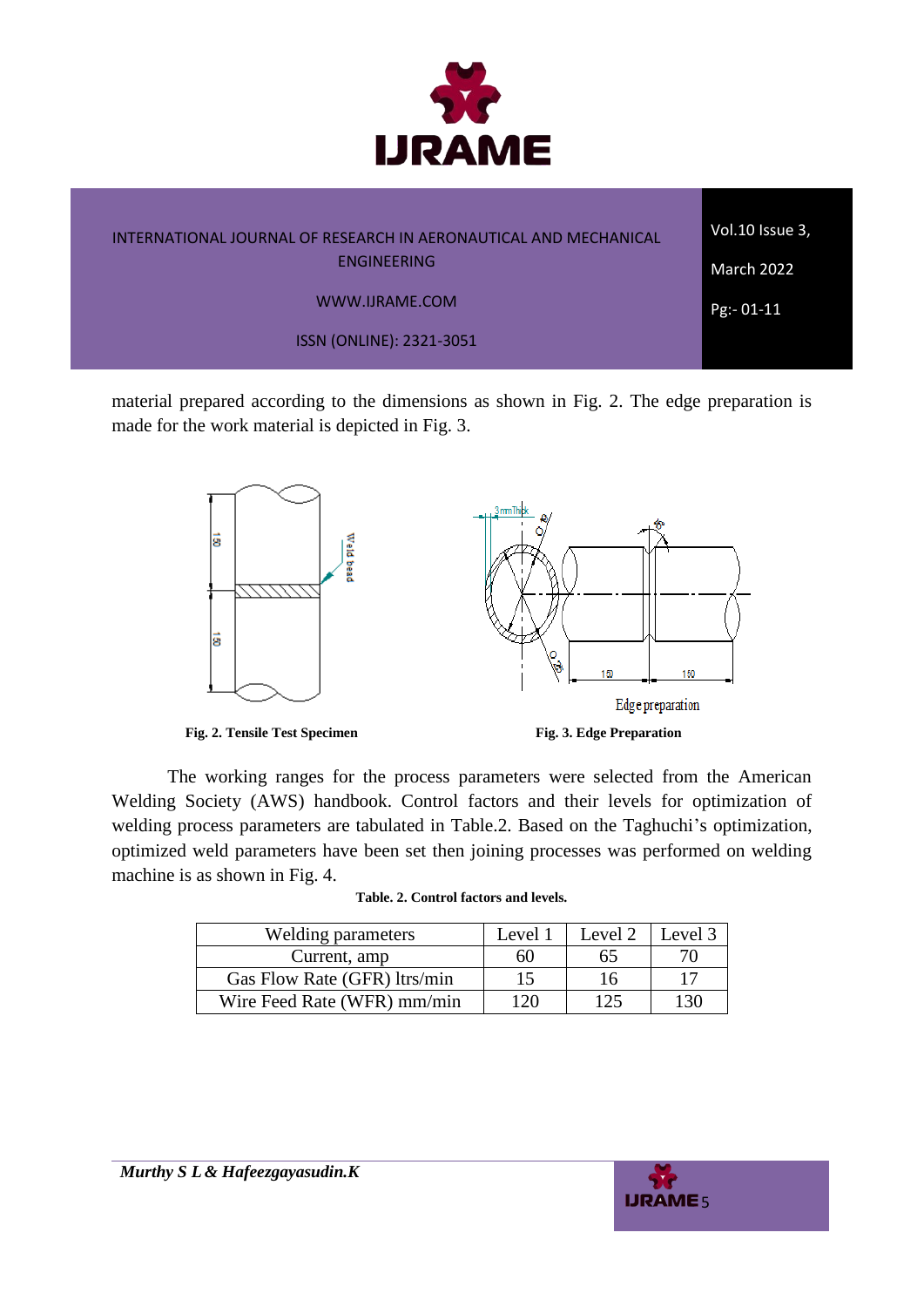

Vol.10 Issue 3,

March 2022

Pg:- 01-11

WWW.IJRAME.COM

ISSN (ONLINE): 2321-3051



**Fig. 4. Welding Experimental Setup Fig. 5.Tensile Experimental Setup**

Ultimate Tensile Strength and weld bead strength of the weld bead is the objectives. For the calculation of the responses i.e., tensile test were performed using Advanced Universal Testing Machine (UTM) as shown in Fig.5, model number; AI UTS-1000 KN. Machine vision system was used to capture images for initial and final weld bead at different loading condition while carrying out the trials on UTM. Captured images will be processed through image processing software. Then trends will be established.

## **3. Processing of weld bead Images using Machine Vision (MV)**

In high technology industries, the use of machine vision in the visualization of weld bead status is fairly wide spread. In the present study an attempt is made to utilize vision system to monitor weld bead status during destructive testing. A series of images have been acquired using vision system during destructive for non- optimized condition were depicted in Fig. 6 (a) to (d). Since the material is less ductile in nature, it can sustain lesser load on weld bead joint and fracture occurred at a weld bead with a load of 60 KN.

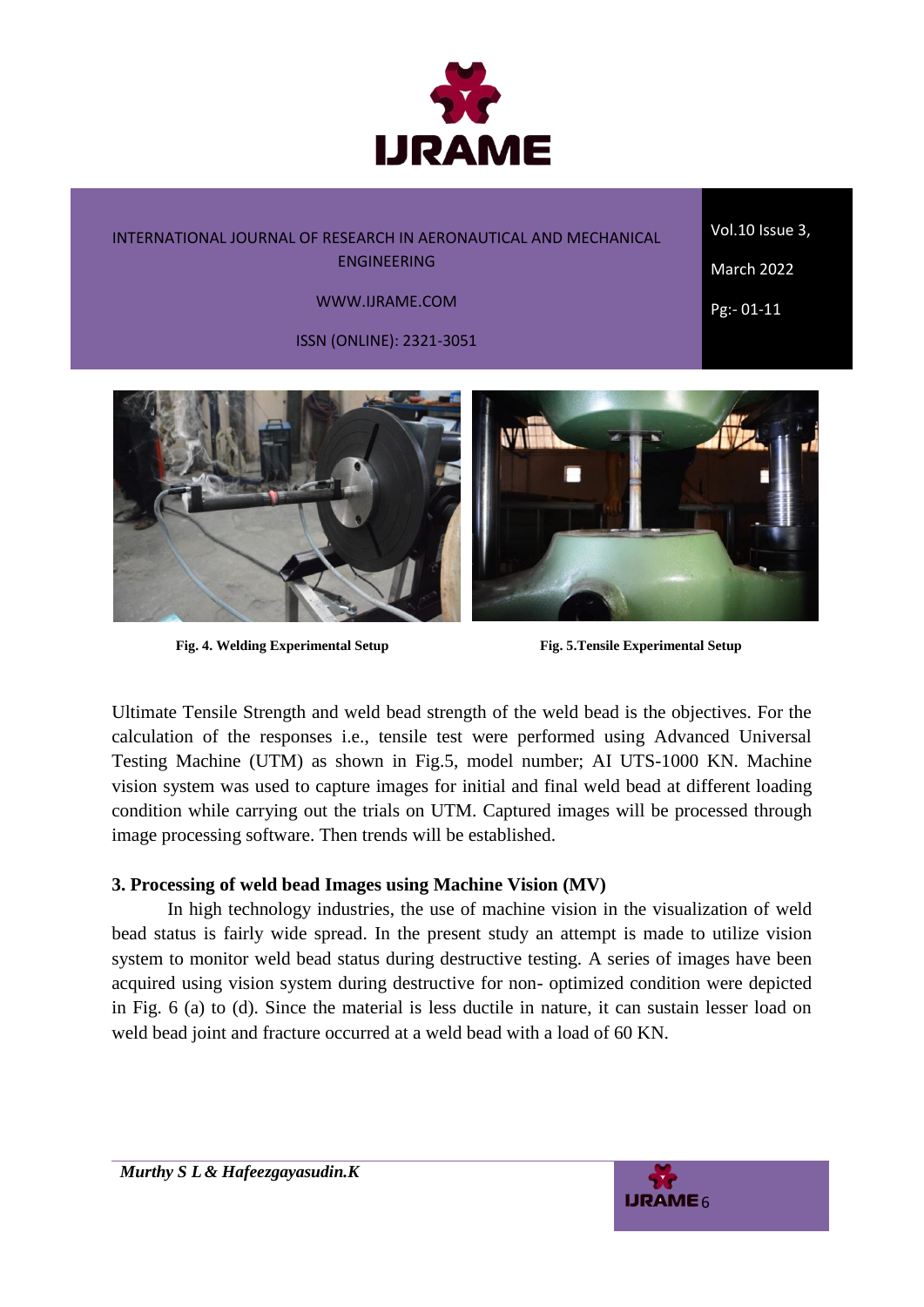

Vol.10 Issue 3,

March 2022 Pg:- 01-11

WWW.IJRAME.COM

ISSN (ONLINE): 2321-3051



**Fig. 6. Weld bead images acquired under different loading conditions for nonoptimized parameters**

The weld bead area and height of the final image is having31460 pixels and 110 pixels of respectively. Fig. 7 (a) to (e) shows the weld bead image at a load of initial, 20KN, 40KN, 60KN and final weld bead. For optimized condition, the weld bead joint is to sustain the higher load up to 80KN and with this load the specimen gets fracture/fail. The weld bead area and height of the final image is having 25145 pixels and 93 pixels respectively.For a strong weld bead joint, area and height of the weld bead values decreases along with % of elongation by increase inload.



*Murthy S L& Hafeezgayasudin.K*

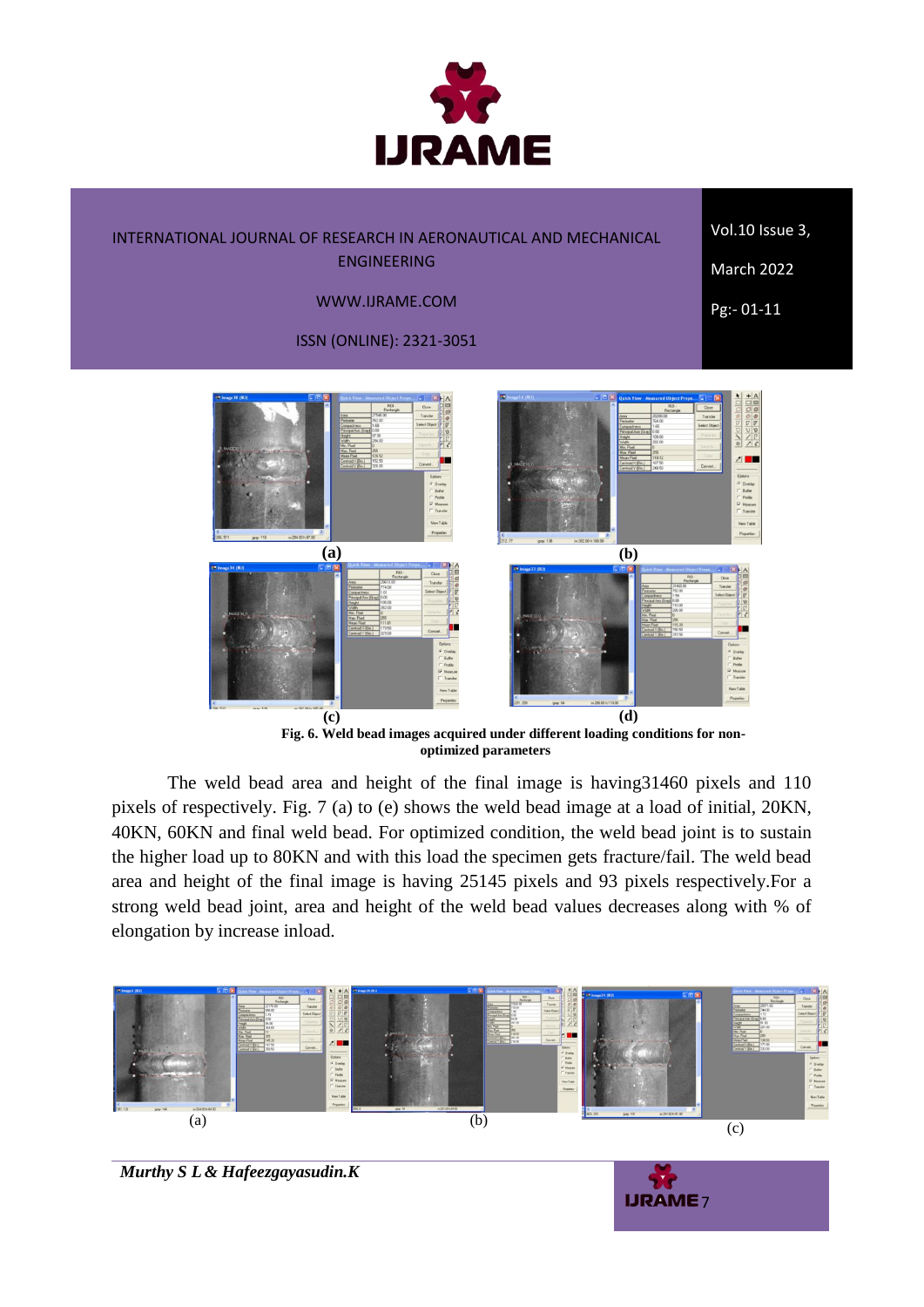

Vol.10 Issue 3,

ENGINEERING

 $Pg: 01-11$ 

March 2022

WWW.IJRAME.COM ISSN (ONLINE): 2321-3051



**Fig. 7. Weld bead images acquired under different loading conditions for optimized parameters**

#### **4. Results and discussions**

The tension test carried out by applying gradual loading on specimens to failure. Tensile properties of the weld bead namely UTS, YS and percentage of elongation in weld bead area can be obtained by direct and indirect method. To ascertain weld bead joint defects and to validate optimized welding condition, NDT method i.e X- radiography was performed as per ASME sec V Art 2. Since the work material is circular in nature (pipe), X- radiography images have been taken over a welded joint by Double Wall Single Image (DWSI) superimposition technique. Fig.8 (a) and (b) demonstrates the  $X$ -ray images having porosity and slag inclusion defected weld bead for non–optimized conditions.Porosity and slag inclusion occurs due to gas gets trapped in welded zone and longer arcdue to non–optimized conditions. The result of direct method is as shown in Fig.9. During the test, the tensile load and the elongation of a weld bead were monitored by acquiring series of weld bead images for different loading condition. Hence Machine vision is capable of monitoring the weld bead status during destructive testing efficiently.

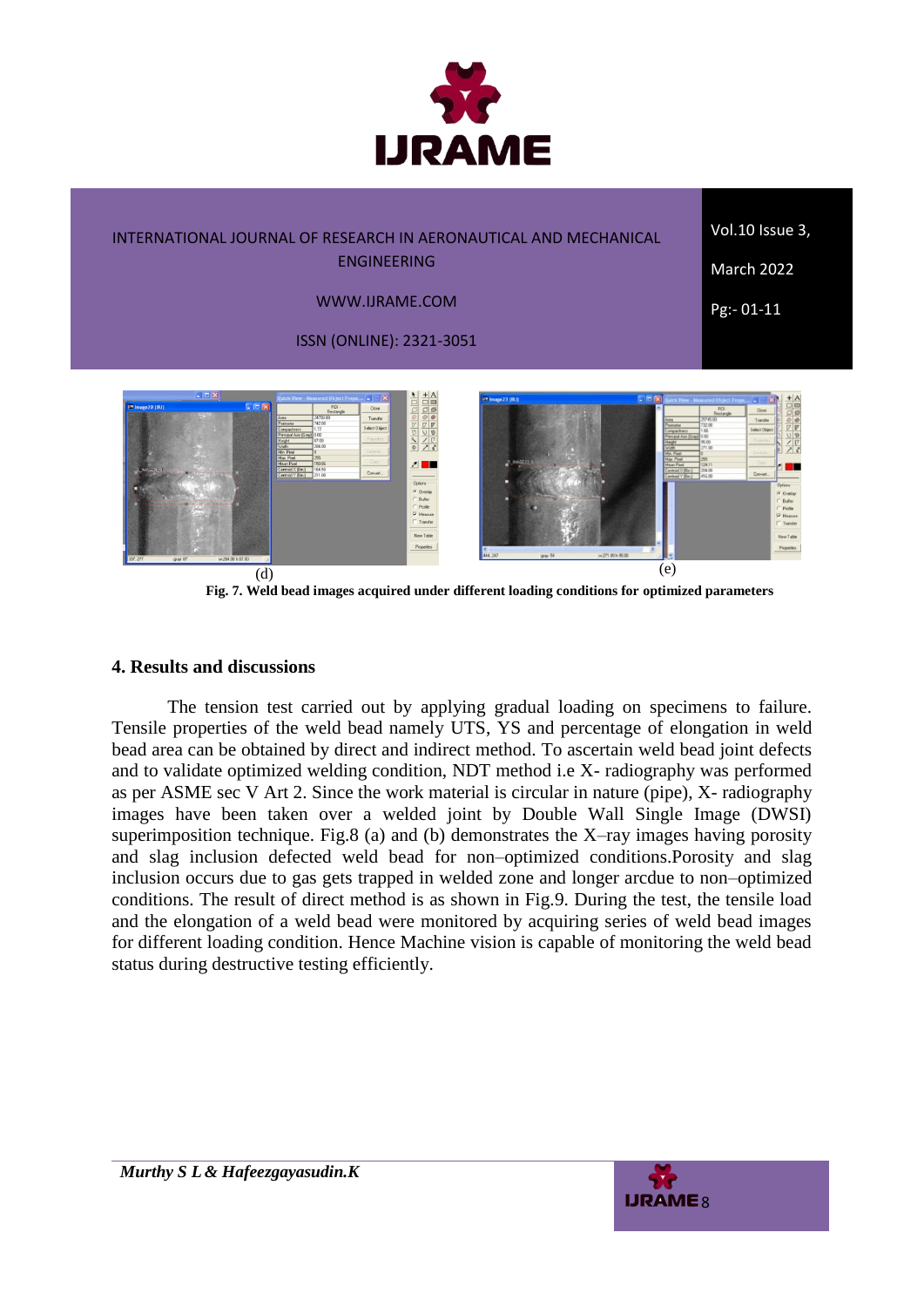

Vol.10 Issue 3,

March 2022

Pg:- 01-11

# WWW.IJRAME.COM

ISSN (ONLINE): 2321-3051



(a)  $(b)$  (c) **Fig. 8: X- Ray images (a) Porosity (b) Slag inclusion (c) Optimized welding condition**

Fig.8. (c) shows the x- ray image for optimized condition. The image shows the condition of the filler metal around the welded joint. The joint shows up bright white because it is thicker than rest of the material. From the X- radiography film, the weld bead joint is assessed.There is no welding defects are found with the optimized condition and the tensile values like UTS and YS found maximumof363 N/mm2 and of 335 N/mm2 respectively





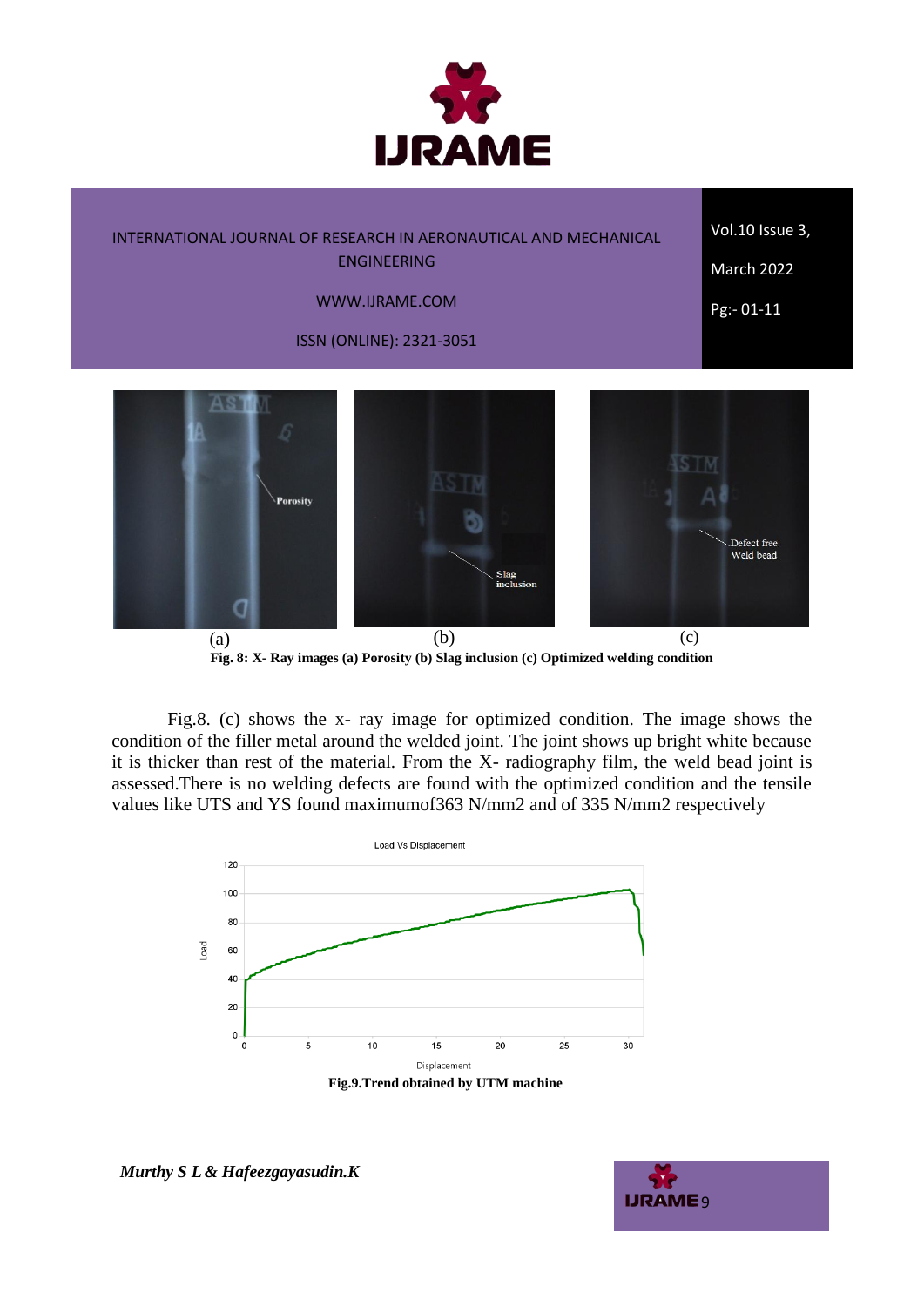

Vol.10 Issue 3, March 2022

 $Pg: -01-11$ 

WWW.IJRAME.COM

ISSN (ONLINE): 2321-3051

#### **5. Conclusion**

Automated testing of weld bead using machine vision is being applied in the present research.A few P-GMAW welded specimens were prepared by using the optimized welding parameters as per the trials based on the design of experiments, to conduct mechanical testing which includes tensile test, it was observed that there was no fracture in the weldment whereas fractures were originates in the base metals. To determine the tensile strength of the welded joint the samples were prepared as per ASTM standards. Tensile test was carried out by holding the specimen in UTM and applying an increasing load on to the specimen till it fractures. During the test, the tensile load and the elongation of a weld bead were monitored by acquiring series of weld bead images for different loading condition. As the load increases weld bead area increases and follows the trend obtained by traditional method. Similar trends were obtained for other features. Hence machine vision is capable of monitoring the weld bead status during destructive testing efficiently. NDT testing like X- Radiography carried out for optimized and Non –optimized weld bead gives additional information regarding defects in the weld beads.

## **References**

- 1. MuthukumaranMalarvel, GopalakrishnanSethumadhavan,, Purna Chandra RaoBhag, SoumitraKar, SaravananThangavel, "An improved version of Otsu's method for segmentation of weld defects on X-radiography images", Optics, Vol. 142, 2017, pp. 109–118.
- 2. YanlingXu, GuFang, NaLv, ShanbenChen, JuJiaZou, "Computer vision technology for seam tracking in robotic GTAW and GMAW", Robotics and Computer-Integrated Manufacturing, 0736-5845, 2014, Elsevier Ltd , Vol. 32, 2015, pp. 25–36.
- 3. Yi-jun Li, Rui-dong Fu, Yan Li, Yan Peng, Hui-jie Liu, "Tensile properties and fracture behavior of friction stir welded joints of Fe-32Mn-7Cr-1Mo-0.3N steel at cryogenic temperature", Journal of Materials Science & Technology, 1005 – 0302, 2017.G Model JMST-1124.
- 4. K. Ashok Reddy, "Non-Destructive Testing, Evaluation Of Stainless Steel Materials", Materials Today Proceedings, Vol 4, 2017, pp. 7302–7312.